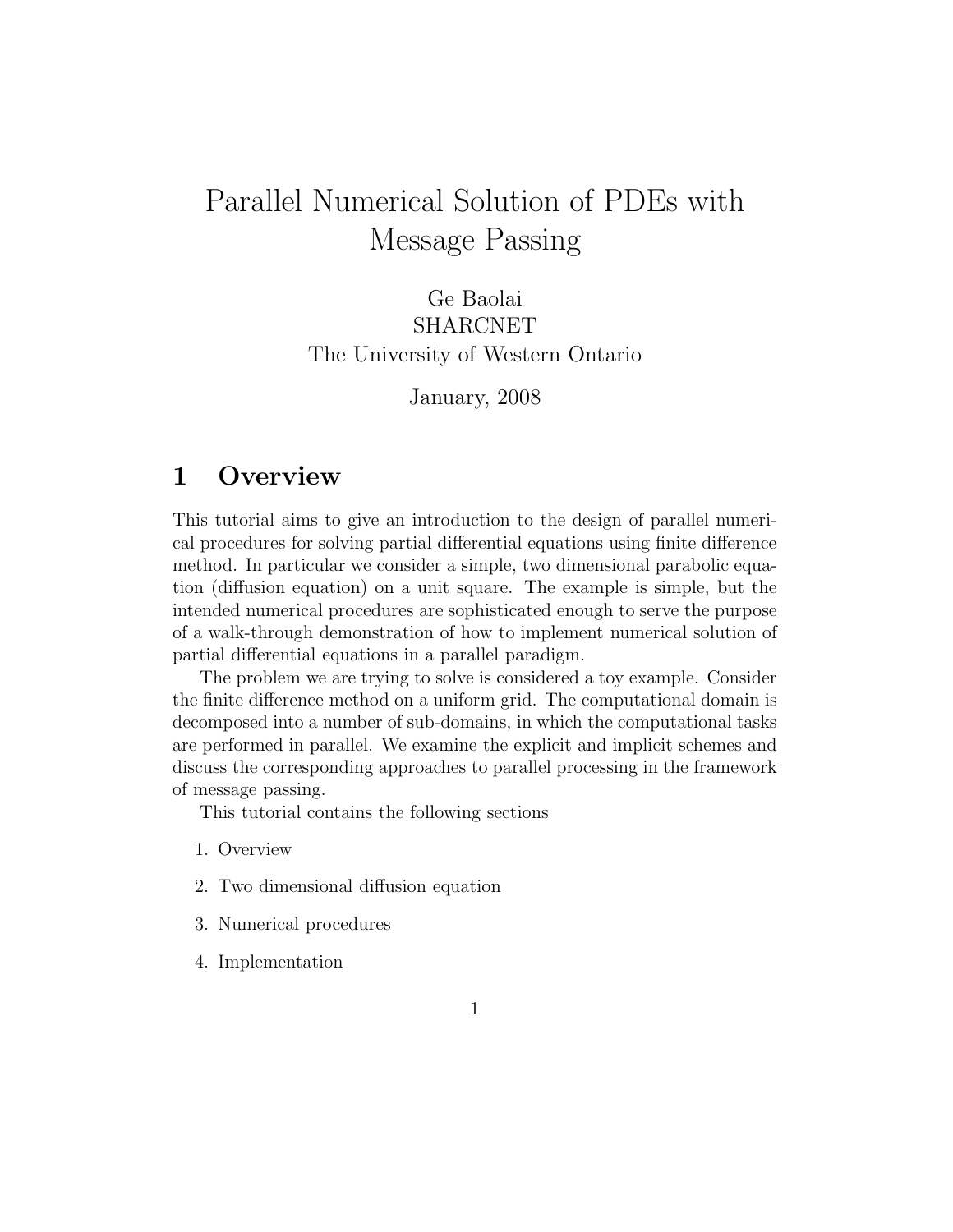For the ease of comprehension we attempt to present the algorithms in pseudo code in a high level, language independent manner. Readers can easily translate the code into their favourite language.

Due to the mathematical content, this tutorial is best viewed in PDF (http://www.sharcnet.ca/Documents/tutorials/heat2d/main.pdf) format. It is also available in HTML (http://www.sharcnet.ca/Documents/tutorials/heat2d/html/) and MathML (http://www.sharcnet.ca/Documents/tutorials/heat2d/main.xml).

This document is copyrighted and is subject to frequent revisions.

## 2 Two Dimensional Diffusion Equation

Let's consider a simple, two dimensional parabolic equation

$$
u_t = a(u_{xx} + u_{yy}), \quad 0 < x < 1, \ 0 < y < 1 \tag{1}
$$

on a unit square, with initial condition  $u(x, y, 0) = \phi(x, y)$  and boundary conditions  $u(x, y, t) = 0$  along the four sides. The goal is to solve for  $u(x, y, t)$ for  $t > 0$ .

Though an analytic solution can be obtained due to the simple form of the equation, in general the initial boundary value problem will need to be solved numerically. There are a few different numerical approaches that can be used. We use the finite difference method, which is simple to understand and easy to implement. As well it is easy to have the convergence and stability analysis if one would like to further pursue the details.

The solution of  $u$  using finit difference method on a uniform grid is plotted for three different times in Figure 1-3.

### 3 Numerical Procedures

We consider two typical schemes – explicit and implicit schemes. As we will see, both schemes have their pros and cons in the context of parallel processing. Interested readers may refer to the works on numerical solution of partial differential equations, for example, [2] and [3] for details.

#### 3.1 Explicit Scheme

We use finite difference approximation on an  $N_x \times N_y$  grid (Figure 4). Denote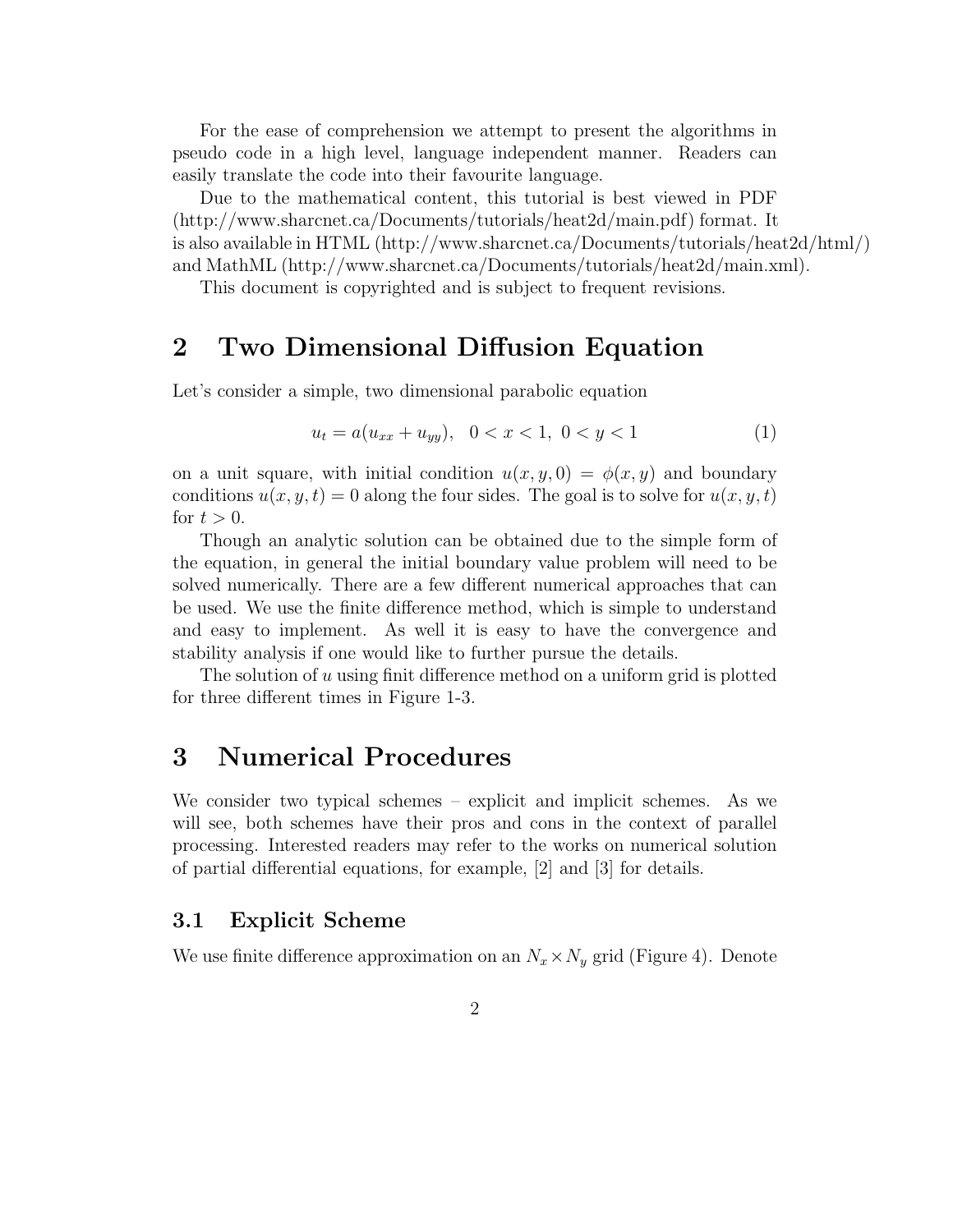

Figure 1: Initial value of u at  $t = t_0$ .



Figure 2: Solution of u at  $t = t_4$ .

by  $v_{i,j}^k$  the finite difference approximation of u at grid point  $(i, j)$  at time  $t_k$ . First we consider the explicit scheme

$$
\frac{v_{i,j}^{k+1} - v_{i,j}^k}{\Delta t} = a \left( \frac{v_{i+1,j}^k - 2v_{i,j}^k + v_{i-1,j}^k}{\Delta x^2} + \frac{v_{i,j+1}^k - 2v_{i,j}^k + v_{i,j-1}^k}{\Delta y^2} \right)
$$

or

$$
v_{i,j}^{k+1} = v_{i,j}^k + a\Delta t \left( \frac{v_{i+1,j}^k - 2v_{i,j}^k + v_{i-1,j}^k}{\Delta x^2} + \frac{v_{i,j+1}^k - 2v_{i,j}^k + v_{i,j-1}^k}{\Delta y^2} \right). \tag{2}
$$

Eq. (2) says that the value of v at next time step  $t_{k+1}$  can be obtained solely from the values of v in the neighborhood of  $(i, j)$  at time step  $t_k$ . It reveals that the values of  $v$  can be calculated independently of each other, thus, the calculations can be performed in parallel.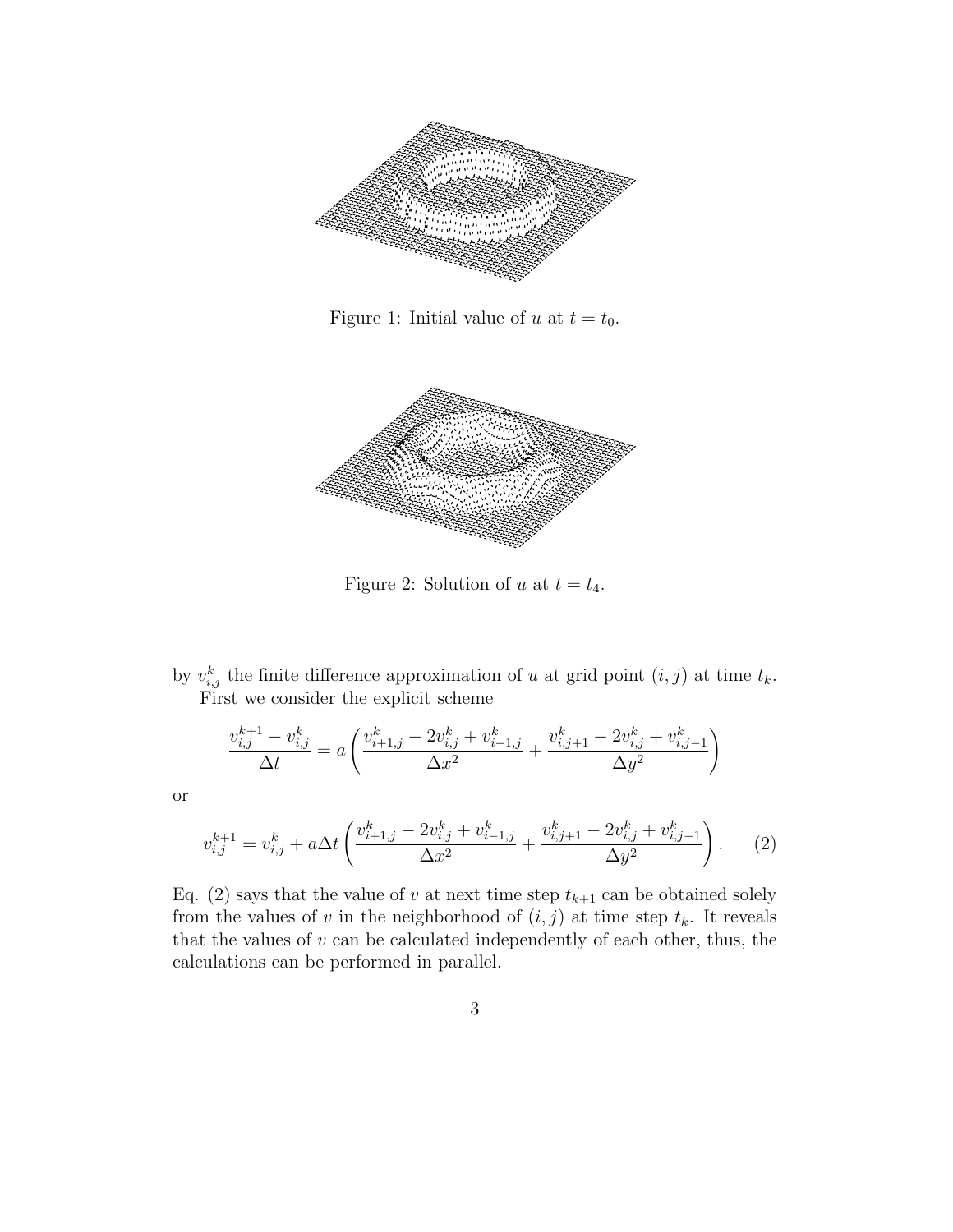

Figure 3: Solution of u at  $t = t_9$ .

Technical Points 1 The explicit scheme is naturally suitable for parallel processing as the value of v at each grid point can be updated independently of others. A serious drawback of the explicit schemes, however, is the restriction in the time step size. The convergence and stability of the scheme require that the following be satisfied

$$
\Delta t \le \frac{1}{2a} \frac{\Delta x^2 \Delta y^2}{\Delta x^2 + \Delta y^2}.
$$

For example, if we set  $\Delta x = 0.05$ ,  $\Delta y = 0.05$ , then the maximum value of  $\Delta t$  that we can have is 0.000625. So if we are to solve for  $u(x,y,t)$  in (1) for  $t=0$  to  $t = 1$ , we will have to use at least 1600 time steps.

A pseudo code for the explicit scheme (2) is given in Algorithm 1.

ALGORITHM 1 Explicit scheme: Serial version.

```
set initial condition on uold(i,j), for all i,j;
for n=0,t=0.0; n<nt; n++,t+=dt, do
  for i=1, nx, j=1, ny, do
      uxx := (uold(i+1,j) - 2*uold(i,j) + uold(i-1,j))/dx2;uyy := (uold(i,j+1) - 2*uold(i,j) +uold(i,j-1))/dy2;
      u(i,j) := dt * a * (uxx + uyy) + uold(i,j);end
  swap u and uold;
end
```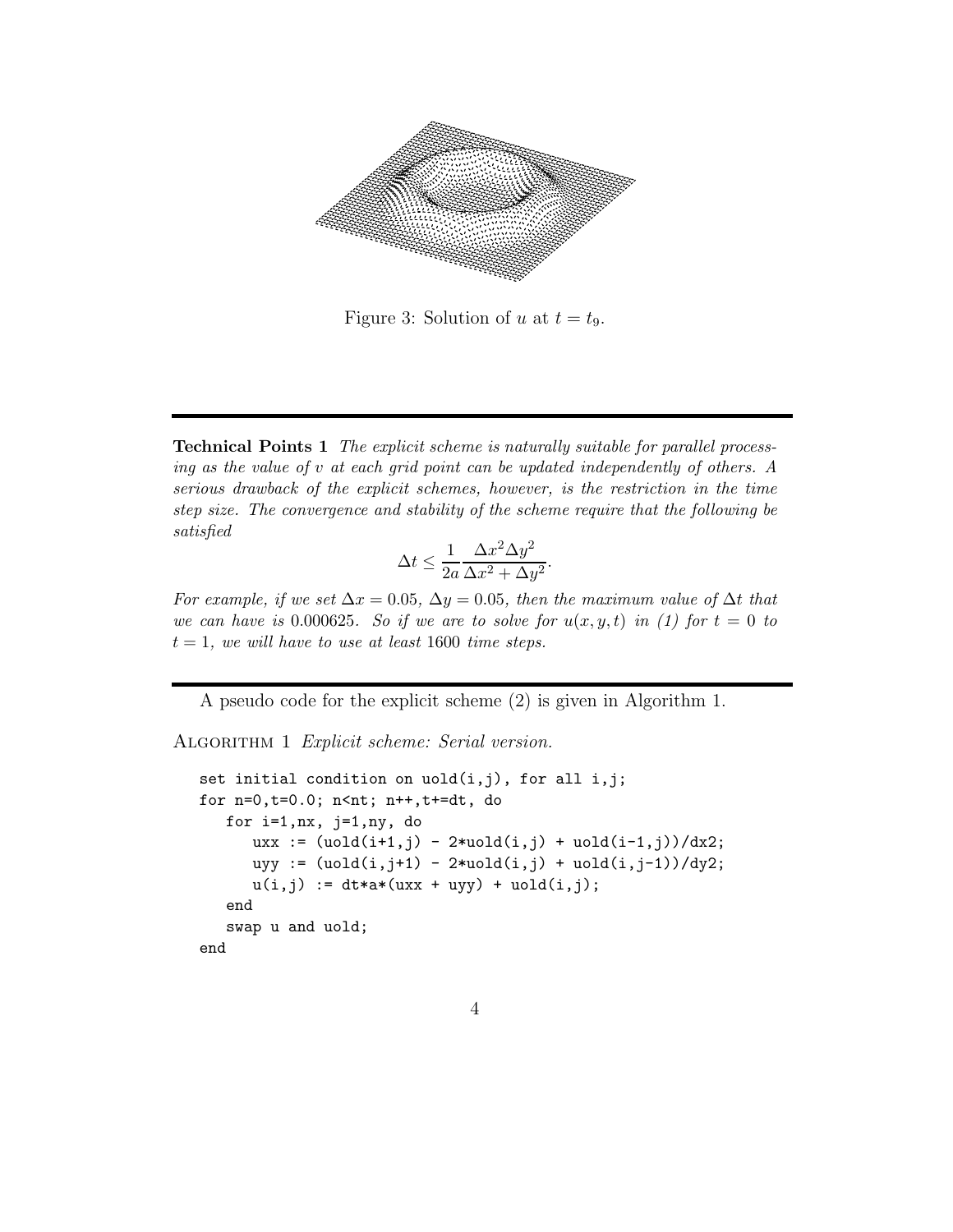

Figure 4: Finite difference grid. With explicit scheme,  $v_{3,2}^{k+1}$  and  $v_{m,n}^{k+1}$  can be calculated independently.

Here obvious notations are used: dt for  $\Delta t$ , dx and dy for  $\Delta x$  and  $\Delta y$ , nx and ny for  $N_x$  and  $N_y$ , etc. We use two arrays u and uold to store the new  $v_{i,j}^{k+1}$  and old  $v_{i,j}^k$  respectively. The outer loop is for time integration and the inner loop is for the calculation of the new  $v_{i,j}^{k+1}$  values over all grid points  $1 \leq i \leq N_x$  and  $1 \leq j \leq N_x$ . At each time step, we swap arrays u and uold so that uold holds the most recent updates ready for the next time step.

**Technical Points 2** To date neither C nor  $C++$  is able to create a dynamic, two dimensional array (and higher dimensional array too) via a single function call. For instance, to create a double precision, two dimensional  $n_1 \times n_2$  array A on demand, one would typically do the following:

double \*\*A;

```
A = (double **)malloc(sizeof(double*)*n1);
for (i = 0; i < n1; i++)
    A[i] = (double *) \text{malloc}(size of(double) * n2);
```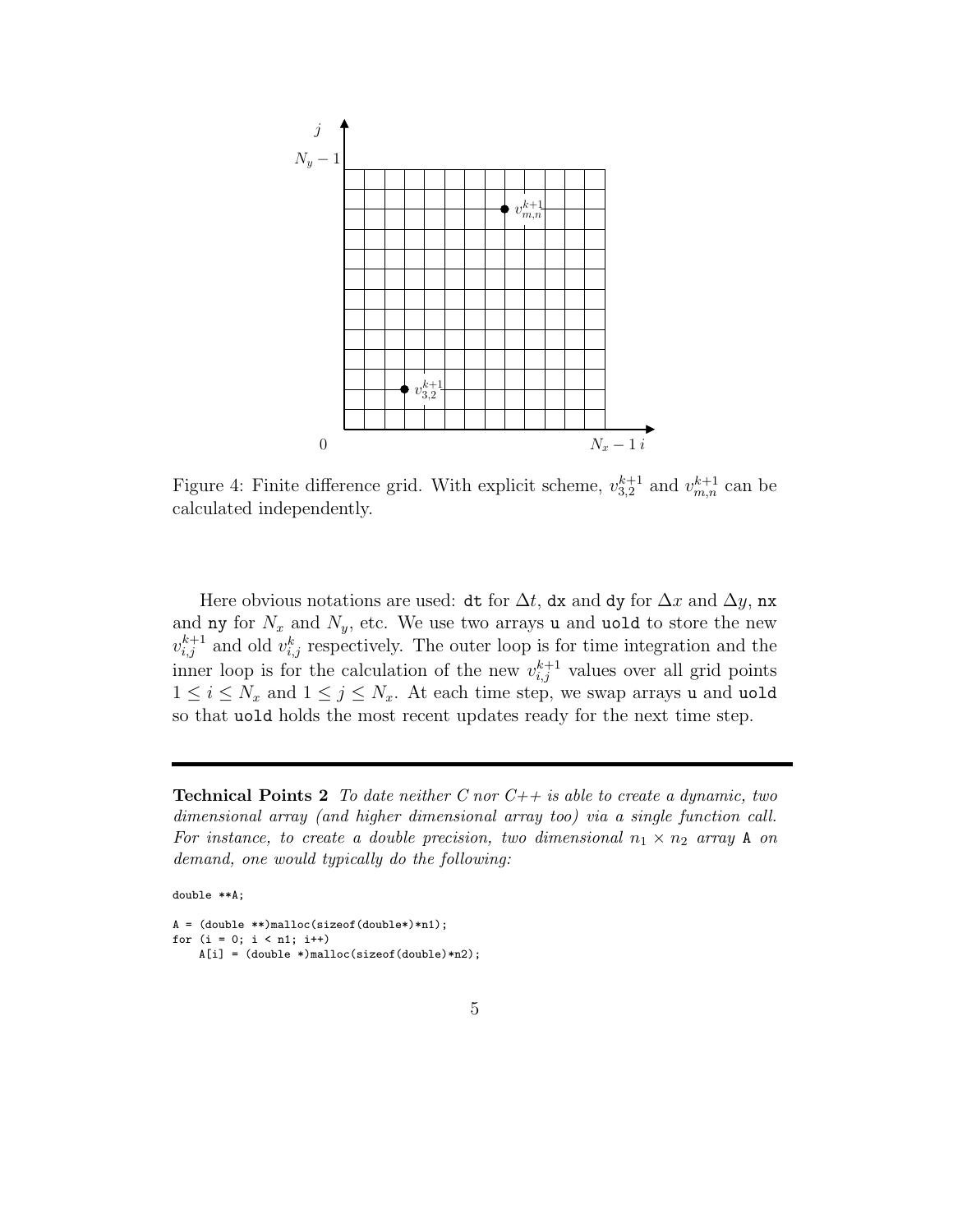That is we first create a one dimensional array of length  $n_1$ , with each element being to hold an address, and then for each array element A[i] we allocate a double precision one dimensional array of  $n_2$  elements and have A[i] point to this array.

While this does not seem to bring too much inconvenience as it is a one time effort and one can reference to  $A[i][j]$  without extra work, there might be a potential problem. With language standard up to date, it is not guaranteed that the memory allocated for  $A$  is consecutive through a sequence of calls to malloc $()$ . It may become a problem when one attempts to take a shortcut and map the two dimensional array A to an one dimensional array. For instance, in a call to MPI  $\frac{1}{4}$  function MPI\_Send()

```
int MPI_Send(void *buf, int count, MPI_Datatype datatype, int dest,
   int tag, MPI_Comm comm)
```
to send a request to a peer process, if one passes the address of  $A[0]$ [0] to the send buffer,

MPI\_Send(&A[0][0], n1\*n2, MPI\_DOUBLE, i, TAG\_REQ, MPI\_COMM\_WORLD)

hoping that the array elements are picked up consecutively, then there might have unexpected data mismatch issues.

A remedy for this is to allocate an one dimensional array B of size  $n_1 \times n_2$ elements and have A[i] point to the appropriate chucks of B. The following code show how this works

```
B = (double *) calloc(n1*n2, sizeof(double));assert(WUL != B);A = (double **) \text{malloc}(size of (double *)*n1);assert(A);
A[0] = B:
for (i = 1; i \le n1; i++)A[i] = A[i-1] + n2;
```
Another point we try to make here is the use of pointers to reference to the storages that hold the old and updated values of v for performance. In  $C/C++$  the use of pointers for shortcuts can be found everywhere. In Fortran, pointers can be used in the same way, but the syntax is not as simple as in  $C/C++$ . The following code segment demonstrates the use of pointers for array swapping in Fortran.

```
real, dimension(:,:), allocatable, target :: w_u, w_uold
real, dimension(:,:), pointer :: u, uold, tmp
... ...
! Allocate spaces for u and uold
allocate(w_u(nx,ny))
allocate(w_uold(nx,ny)
```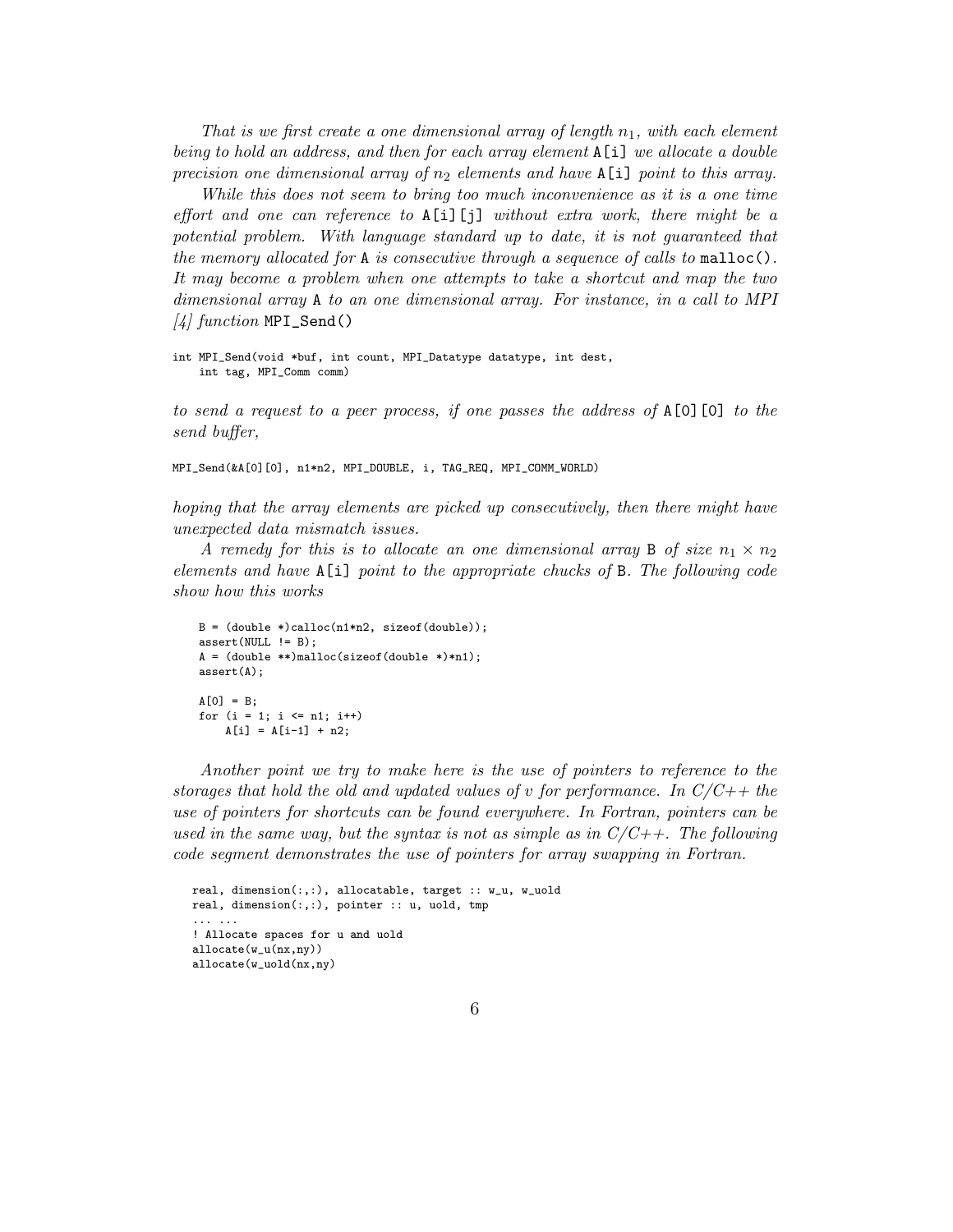```
! Use pointers to reference storages
uold => w_uold
u \Rightarrow w_u! Reference to u and uold as for regular arrays
while (t < tend) do
   t = t + dtdo j = 1, nx
      do i = 1, nx
          uxx = (uold(i+1,j) - 2*uold(i,j) + uold(i-1,j))/dx2
          uyy = (uold(i,j+1) - 2*uold(i,j) + uold(i,j-1))/dy2
          u(i,j) = dt * a * (uxx + uyy) + uold(i,j)end do
   end do
   ! Swap u and uold
   tmp \Rightarrow uold
   uold \Rightarrow u
   u \Rightarrow \text{tmp}end do
```
In the above sample code, we first create two work spaces held by  $w\_u$  and w\_uold. Then we use pointers u and uold to reference the addresses of  $w_$ u and  $w$ -uold respectively. With u and uold array indexing is done in a regular way as if u and uold were regular arrays. Note that unlike in  $C/C++$ , pointer assignment in Fortran takes a different form.

In order to be able to perform the calculations in parallel, we divide the finite difference grid in vertical direction into  $N$  subgrids as shown in Figure 5. We assign each subgrid to one processor, and have the updates of  $v_{i,j}^{k+1}$  in Eq. (2) done on that processor. Note that at  $t_1$  and onwards, the value of  $v$  at one of each five-point stencil on the boundary where the original grid is divided is in fact updated in the neighboring subgrid. This requires that value be acquired from the neighbor.

In the paradigm of message passing, each process  $P_{\ell}$ ,  $0 \leq \ell \leq N-1$ holds the portion of data for subgrid  $\ell$  (as shown in Figure 5) it works on. In this example, before any processor is able to update all the values from  $v^k$ to  $v_{k+1}$ , it must acquire the boundary data  $v^k$  calculated by the neighboring processors. Likewise each processor must also send those updated v's along the dividing boundary of subgrid to its neighboring processors in order for them to calculate the new values of  $v$  for the next time step. Such communications – data synchronization – among the processors must take place at each time step to replicate the "synchronous" nature of the explicit scheme.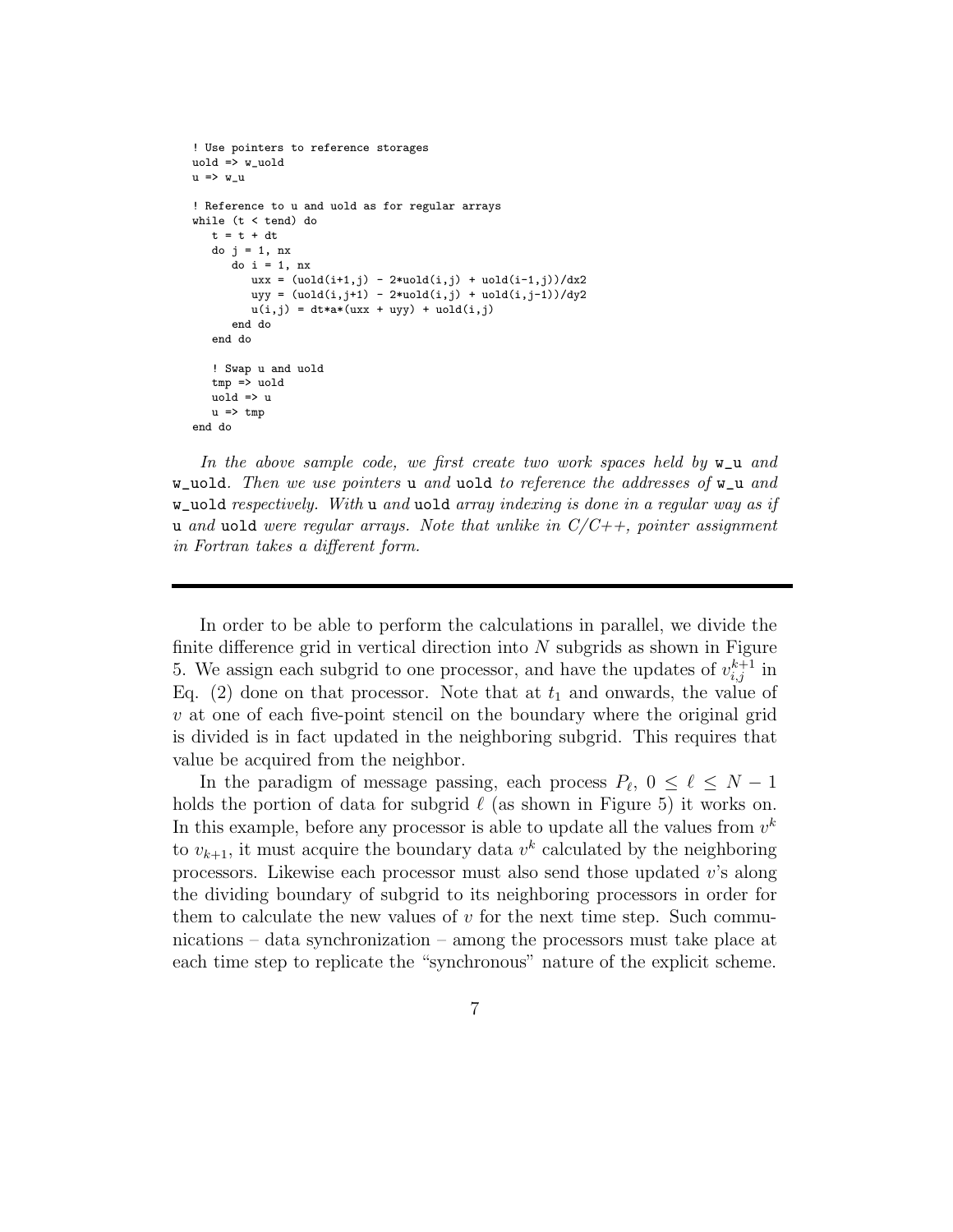divided subgrids



Figure 5: Finite difference grid divided into subgrids.

ALGORITHM 2 Explicit scheme: Parallel version.

```
set initial condition on uold(i,j), for all i,j;
if (0 == myid) send chunks of uold to others;
for n=0,t=0.0; n<nt; n=n+1,t=t+dt; do
   for i=1 to nx; j=1 to jend, do
      uxx := (uold(i+1,j) - 2*uold(i,j) + uold(i-1,j))/dx2;uyy := (uold(i,j+1) - 2*uold(i,j) + uold(i,j-1))/dy2;u(i,j) := dt * a * (uxx + uyy) + uold(i,j);end
   exchange boundary data;
   swap u and uold;
end
if (0 \mid = \text{myid}) then
```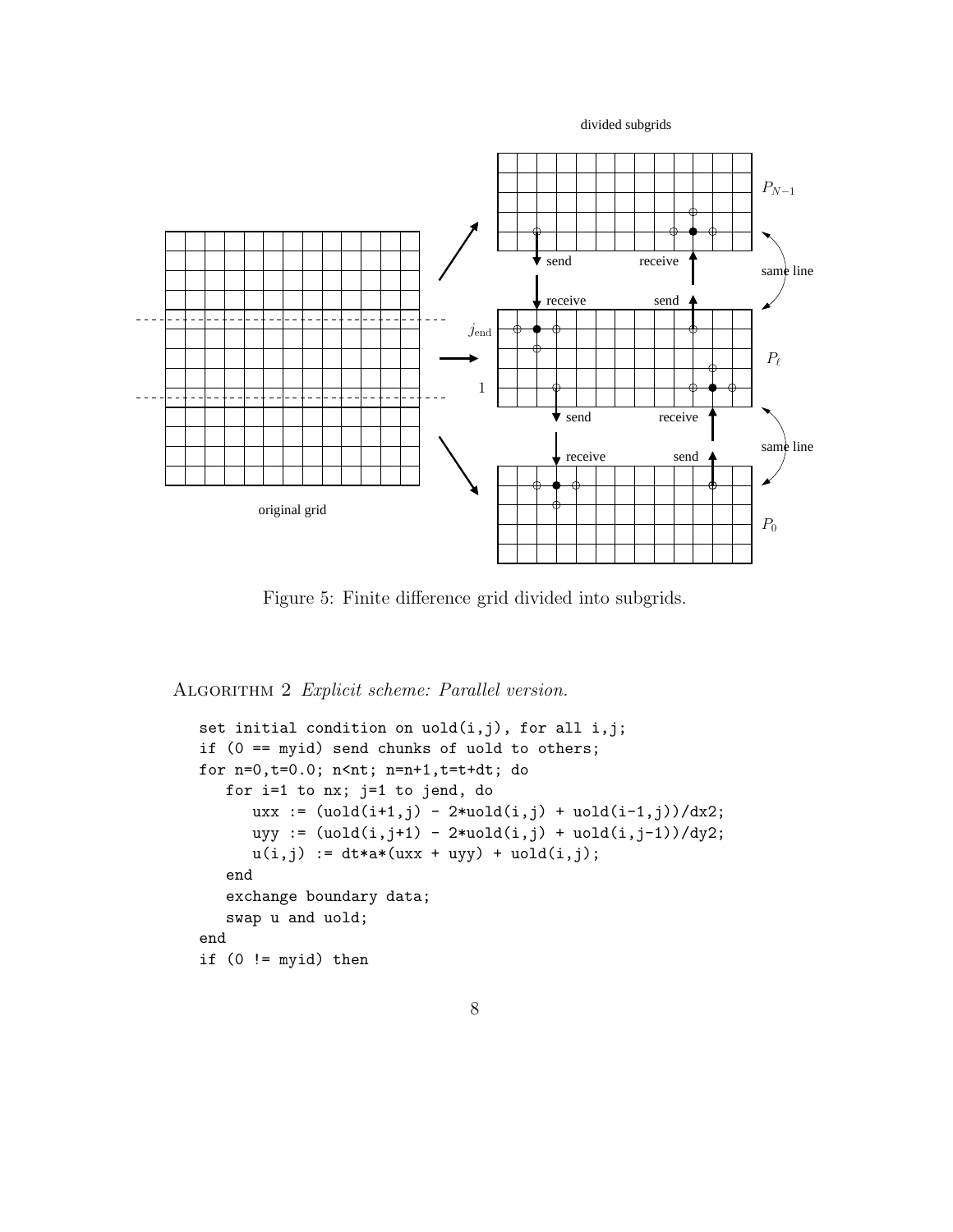```
send u to process 0;
else
   recv u from process 1 to np-1 and place in u;
end if
```
The parallel algorithm is illustrated in pseudo code in Algorithm 2. It resembles most of the structure of its serial counterpart except for three major differences. First an ID myid is used to necessarily identify the process itself. The value of this ID is assigned by the system. Second the inner loop now uses local index for  $j, 1 \leq j \leq j_{end}$  for the storage arrays u and uold are local. Third two if branches are used. The first one is to populate the parameters on all processors, though this can be done in an alternative way, e.g. having each processor read the parameter by itself. The second if branch at the end simply lets the process with ID  $0$  – also known as the root process – to collect all the values of  $v$  and place them in the global arrays it holds.

Technical Points 3 In the example we have shown the domain partition in one  $dimension - the unit square is divided into a number of rectangles in y-direction.$ We can also have two dimensional partition – dividing the domain in both directions into a grid of subdomains. It would be interesting to compare the two partitions as both are natural to think of. The following example shown in Figure 7 illustrates the communication costs for one- and two-dimensional partitions using 16 processors. The number in each sub domain indicates the number of communications that take place for the data exchange at each time steps. We look at both the number of communications and the estimate amount of data to be transferred in each partition. Denote by  $M_{4\times4}$  the number of messages to be sent and by  $D_{4\times4}$  the amount of data (units) in total to be transferred for the  $4\times4$  partition. Assume, for the matter of simplicity, that the number of data points in each direction are equal, denoted by n. Then we have

$$
M_{4 \times 4} = 2 \times 4 + 3 \times 8 + 4 \times 4
$$
  
= 48,

$$
D_{4\times4} = M_{4\times4} \cdot \frac{n}{4}
$$
  
= 12n.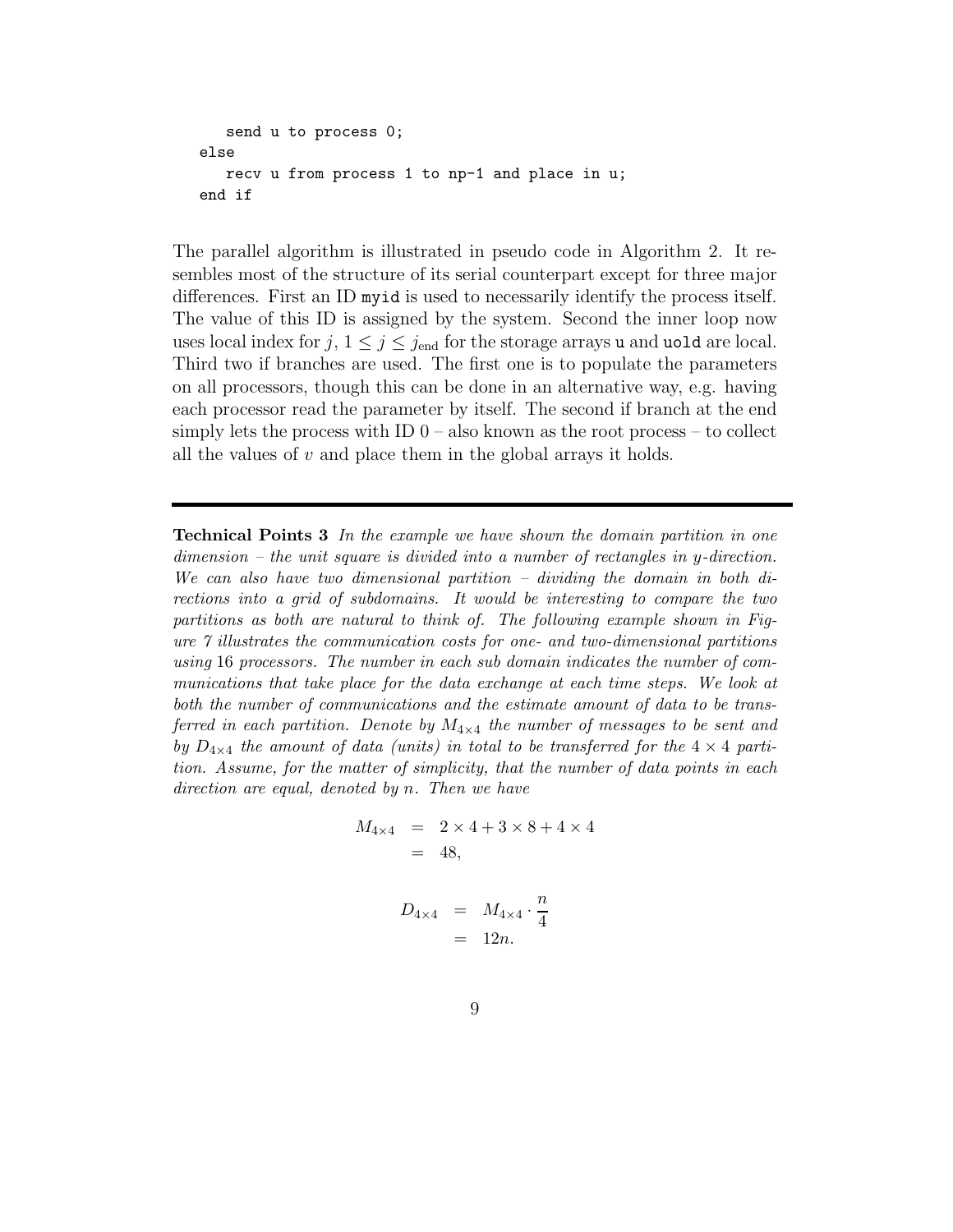

Figure 6: 1D and 2D partitions for 16 processors. The numbers indicate the number of communications with neighboring processors.

For  $1 \times 16$  partition, we have

$$
M_{1 \times 16} = (16 - 2) \times 2 + 2
$$
  
= 30,  

$$
D_{1 \times 16} = M_{1 \times 16} \cdot \frac{n}{4}
$$

This implies that 2D  $4 \times 4$  partition would requires more communications, but relatively low bandwidth, while  $1D \times 16$  partition requires less communication but high bandwidth.

 $=$  30*n*.

For general cases, assume that the  $n_x \times n_y$  grid is partitioned to  $P \times Q$  subgrids which can be mapped to  $P \times Q$  processors. The estimated number of messages and the total amount of data for 2D  $P \times Q$  partition and 1D  $1 \times PQ$  partition are given below, respectively

$$
M_{P \times Q} = 4PQ - 2(P + Q),
$$
  
\n
$$
D_{P \times Q} = 2(n_y P + n_x Q) - 2(n_x + n_y),
$$
  
\n
$$
M_{1 \times PQ} = 2(PQ - 1),
$$
  
\n
$$
D_{1 \times PQ} = 2n_x (PQ - 1).
$$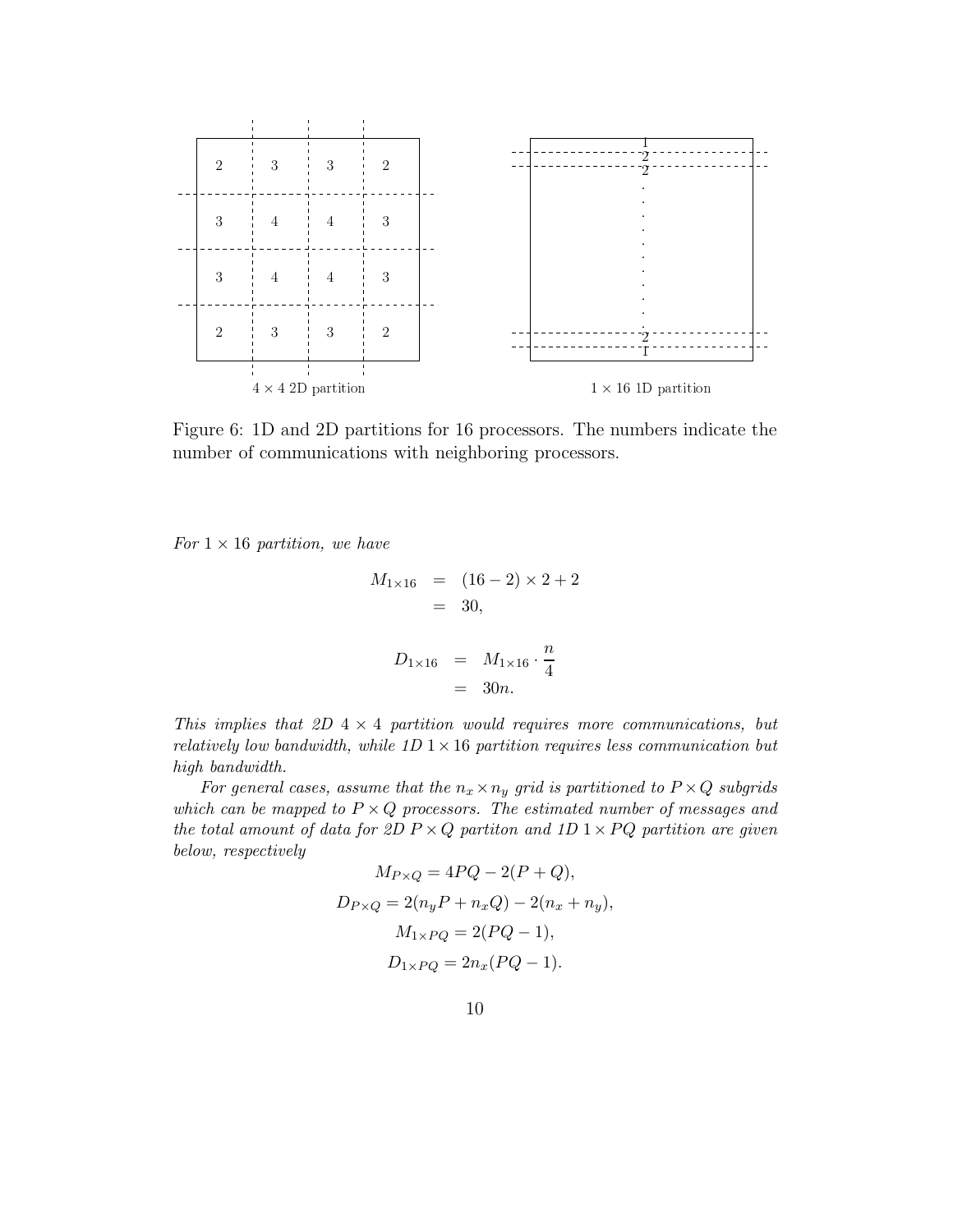

Figure 7: 1D and 2D partitions for  $P \times Q$  16 processors. The numbers indicate the number of communications with neighboring processors.

It can be seen that the number of messages to send/receive for 2D partitioning is always more than 1D, that is,  $M_{P \times Q} > M_{1 \times PQ}$ , and for the total amount of data to be transferred, unless  $n_x Q < n_y$ , i.e. we have a "slender" grid in y-direction, 1D partition results in larger amount of data to be exchanged.

#### 3.2 Implicit Scheme

As we have seen the explicit scheme is naturally ready for parallel processing, but it suffers from the drawback of numerical stability. Implicit schemes in general give a remedy for that. Consider the implicit,  $\theta$  scheme that applies to our example

$$
\frac{v_{i,j}^{k+1} - v_{i,j}^k}{\Delta t} = \theta a \left( \frac{v_{i+1,j}^{k+1} - 2v_{i,j}^{k+1} + v_{i-1,j}^{k+1}}{\Delta x^2} + \frac{v_{i,j+1}^{k+1} - 2v_{i,j}^{k+1} + v_{i,j-1}^{k+1}}{\Delta y^2} \right) + (1 - \theta)a \left( \frac{v_{i+1,j}^k - 2v_{i,j}^k + v_{i-1,j}^k}{\Delta x^2} + \frac{v_{i,j+1}^k - 2v_{i,j}^k + v_{i,j-1}^k}{\Delta y^2} \right)
$$
3)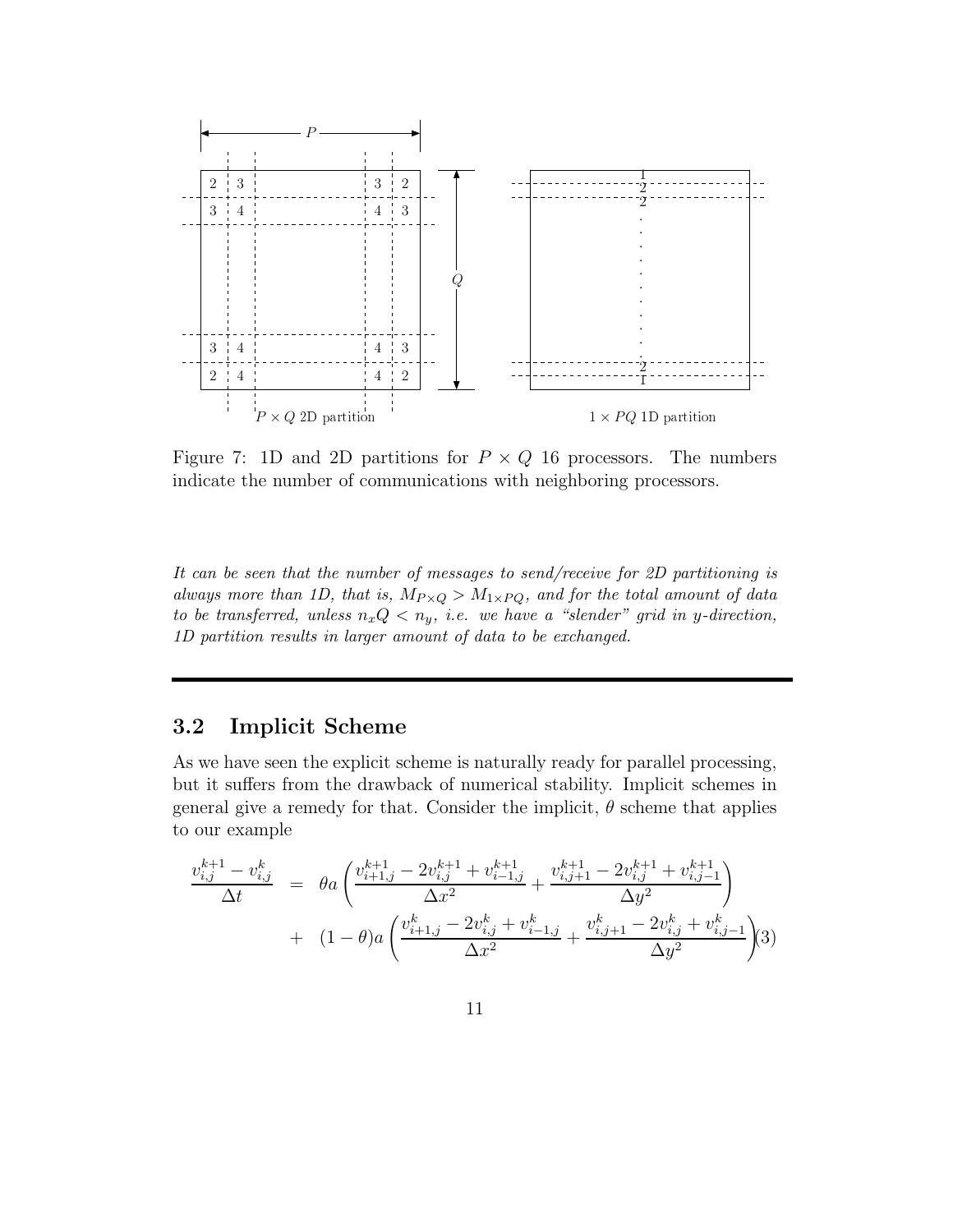$$
[1 + 2(\alpha + \beta)]v_{i,j}^{k+1} - \alpha v_{i+1,j}^{k+1} - \alpha v_{i-1,j}^{k+1} - \beta v_{i,j+1}^{k+1} - \beta v_{i,j-1}^{k+1} = b_{i,j} \qquad (4)
$$

where

or

$$
\alpha = \frac{\theta \Delta t a}{\Delta x^2},\tag{5}
$$

$$
\beta = \frac{\theta \Delta t a}{\Delta y^2},\tag{6}
$$

$$
b_{i,j} = v_{i,j}^k + (1 - \theta)a\Delta t \left( \frac{v_{i+1,j}^k - 2v_{i,j}^k + v_{i-1,j}^k}{\Delta x^2} + \frac{v_{i,j+1}^k - 2v_{i,j}^k + v_{i,j-1}^k}{\Delta y^2} \right)
$$
(7)

In particular, for  $\theta = 1/2$ , we have the second order in time, Crank-Nicholson scheme.

With implicit scheme (3), we need to solve a linear system (4) at each time step. Our focus now shifts to the numerical solution of linear systems, and we will show in the following how one can achieve parallelism again when solving the linear system.

For the purpose for demo only, we consider two schemes: Jacobi and SOR iterations for solving linear system (4). In Jacobi iteration, we rewrite (4) as

$$
v_{i,j}^{k+1} = \frac{1}{1 + 2(\alpha + \beta)} \left( b_{i,j} - \alpha v_{i-1,j}^{k+1} - \alpha v_{i+1,j}^{k+1} - \beta v_{i,j+1}^{k+1} - \beta v_{i,j-1}^{k+1} \right),
$$

which says that the value of  $v_{i,j}^{k+1}$  can be obtained from the values at the neighboring points. This leads to the Jacobi iteration

ALGORITHM 3 Jacobi iteration.

$$
v_{i,j}^{(m+1)} = \frac{1}{1 + 2(\alpha + \beta)} \left( b_{i,j} - \alpha v_{i+1,j}^{(m)} - \beta v_{i,j+1}^{(m)} - \alpha v_{i-1,j}^{(m)} - \beta v_{i,j-1}^{(m)} \right), \quad (8)
$$

where we drop the time level superscripts k and use  $v_{i,j}^{(m)}$  to stand for the approximation of value of  $v_{i,j}^{k+1}$  at mth iteration.

The proof of the convergence of (8) is out of the scope of this tutorial. Interested readers may refer to the works on numerical linear algebra, for example [1]. The Jacobi iteration (8) resembles the characteristics of the procedure of explicit scheme. At each iteration, the update of  $v_{i,j}^{(m+1)}$  depends only on the values of  $v$  at neighboring points at the previous iteration. Therefore the same parallel processing procedure can be easily applied to the iteration as is. Algorithm 4 describes the numerical procedures as illustrated in Figure 8 in a pseudo code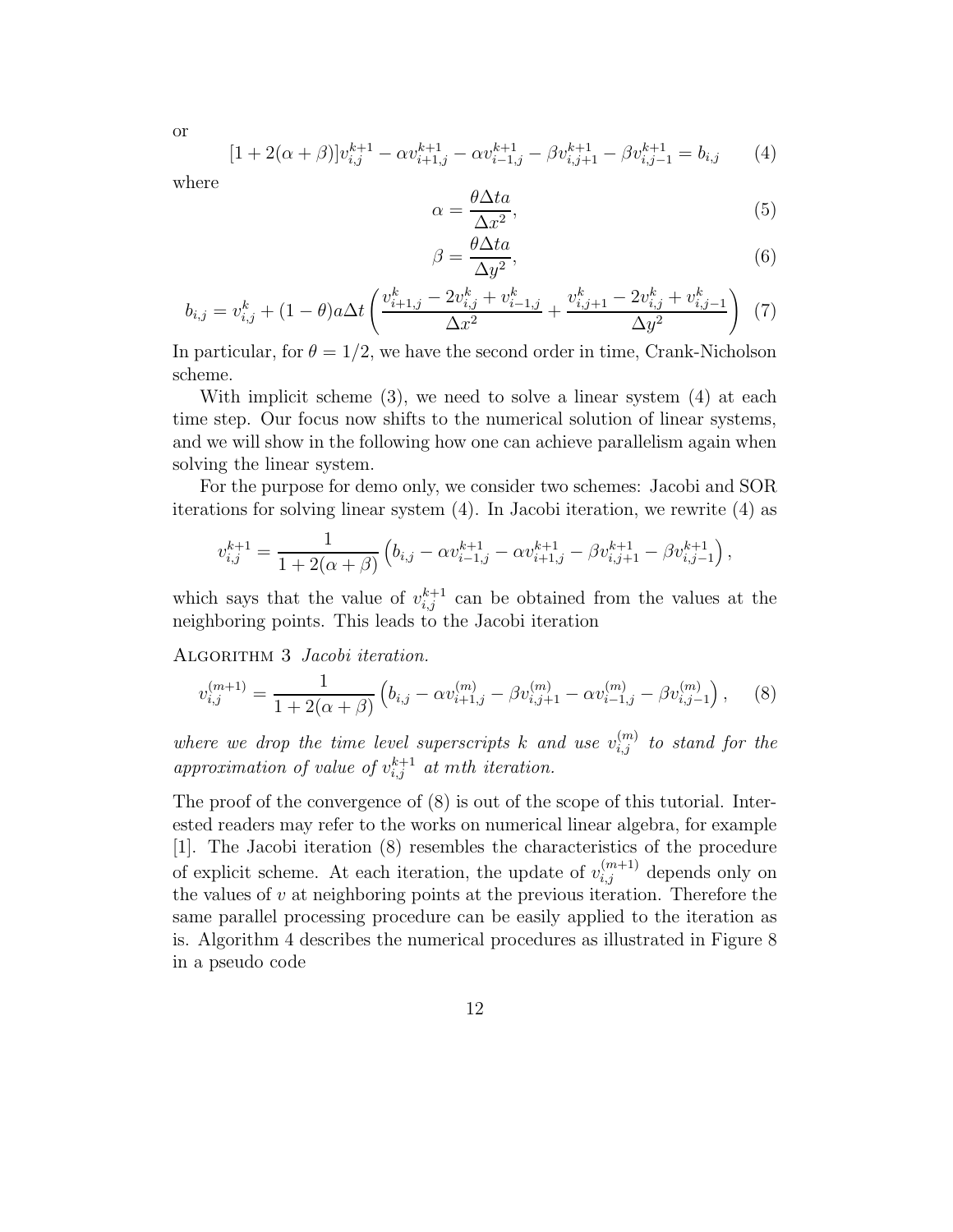divided subgrids



Figure 8: Jacobi iterations processed in parallel.

ALGORITHM 4 Parallel Jacobi iteration.

```
set initial condition on u old(i,j), for all i,j;alpha := 0.5*dt*a/dx2; beta := 0.5*dt*a/dy2;
if (0 == myid) send chunks of uold to others;
for n=0,t=0.0; n<nt; n=n+1,t=t+dt; do
   set initial values for u(i,j);
   for m=0 to mmax; do
      exchange top boundary data;
      for i=1 to nx; j=1 to jend, do
         uxx := (uold(i+1,j) - 2*uold(i,j) + uold(i-1,j))/dx2;uyy := (uold(i,j+1) - 2*uold(i,j) +uold(i,j-1))/dy2;
         b := \text{uold}(i,j) + 0.5 * dt * a * (uxx + uyy)unew(i,j) := b - (alpha * u(i-1,j) + alpha * u(i+1,j) +
```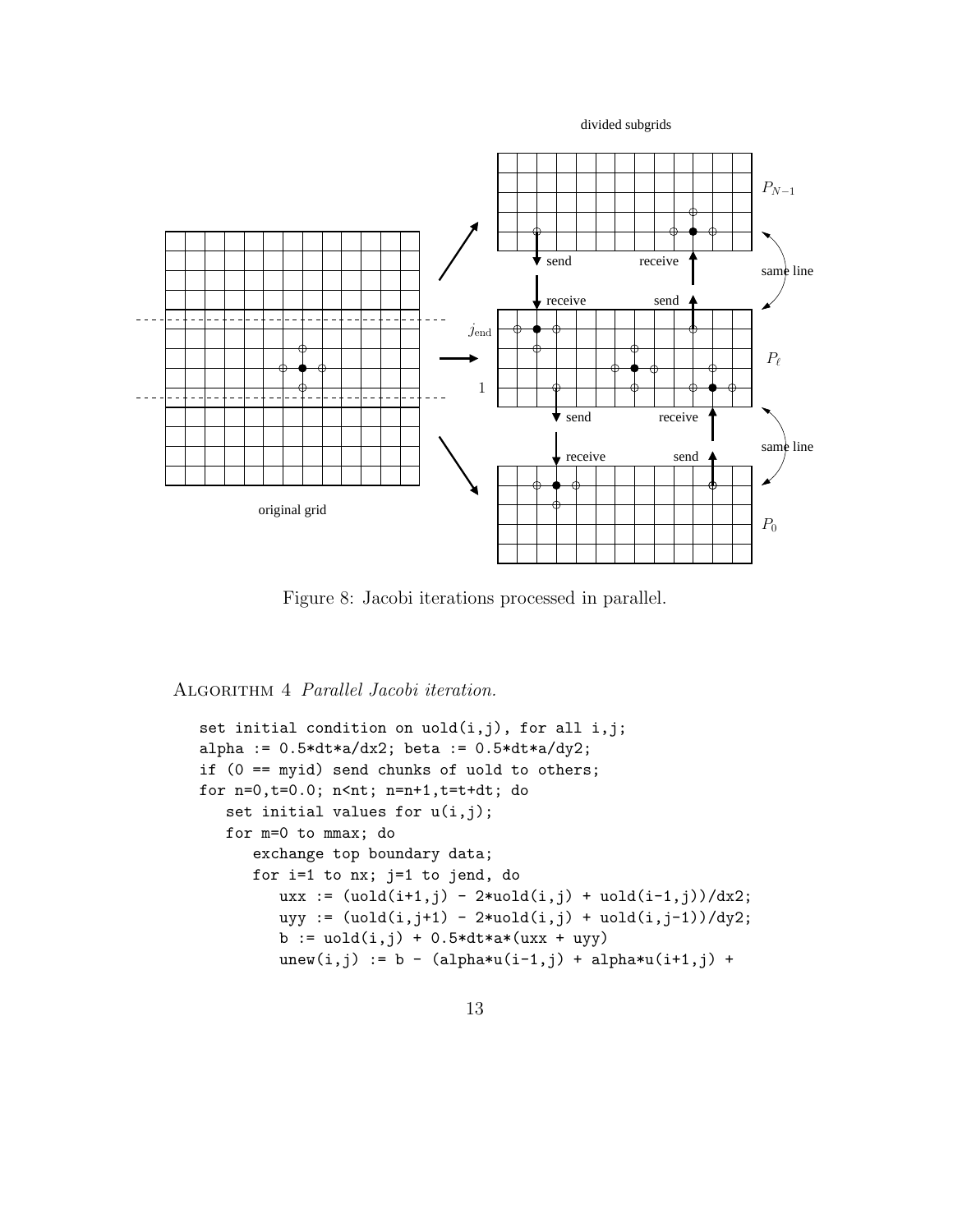```
beta*u(i,j+1) + beta*u(i,j-1))/(1 + 2*(alpha+beta));end
      exchange bottom boundary data;
      if u converges, exit;
      swap u and unew;
   end
   swap u and uold;
end
if (0 \mid = \text{myid}) then
   send u to process 0;
else
   recv u from process 1 to np-1 and place in u;
end if
```
Jacobi iteration in general converges very slowly. A more practical method is successive overrelaxation (SOR).

Algorithm 5 SOR iteration – one "in-place" (Gauss-Seidel) iteration followed by a "relaxation"

$$
v_{i,j}^* = \frac{1}{1 + 2(\alpha + \beta)} \left( b_{i,j} - \alpha v_{i+1,j}^{(m)} - \beta v_{i,j+1}^{(m)} + -\alpha v_{i-1,j}^{(m+1)} - \beta v_{i,j-1}^{(m+1)} \right), \quad (9)
$$

$$
v_{i,j}^{(m+1)} = \omega v_{i,j}^* + (1 - \omega) v_{i,j}^{(m)}
$$
\n(10)

where  $\alpha$ ,  $\beta$  and  $b_{i,j}$  are defined respectively in (5), (6) and (7), and  $\omega$  is some empirically chosen parameter. In iteration (9), the value of  $v_{i,j}$  is obtained using the most recent updated values, wherever available, at the neighboring points.

Alternatively (10) can be rewritten as the following more convenient form

$$
r_{i,j}^{(m)} = b_{i,j} - [1 + 2(\alpha + \beta)]v_{i,j}^{(m)} + \alpha v_{i+1,j}^{(m)} + \beta v_{i,j+1}^{(m)} + \alpha v_{i-1,j}^{(m)} + \beta v_{i,j-1}^{(m)}, (11)
$$

$$
v_{i,j}^{(m+1)} = v_{i,j}^{(m)} + \frac{\omega}{1 + 2(\alpha + \beta)} r_{i,j}^{(m)}.
$$
\n(12)

where the cumulative residual  $r_{i,j}^{(m)}$  can be used for stop criterion test.

Assume the updates of  $v_{i,j}$  are done in a lexicographic order (as shown in Figure 9) The fact that the  $v_{i,j}$  are obtained using the most recent updated values, wherever available, at the neighboring points prohibits the updates of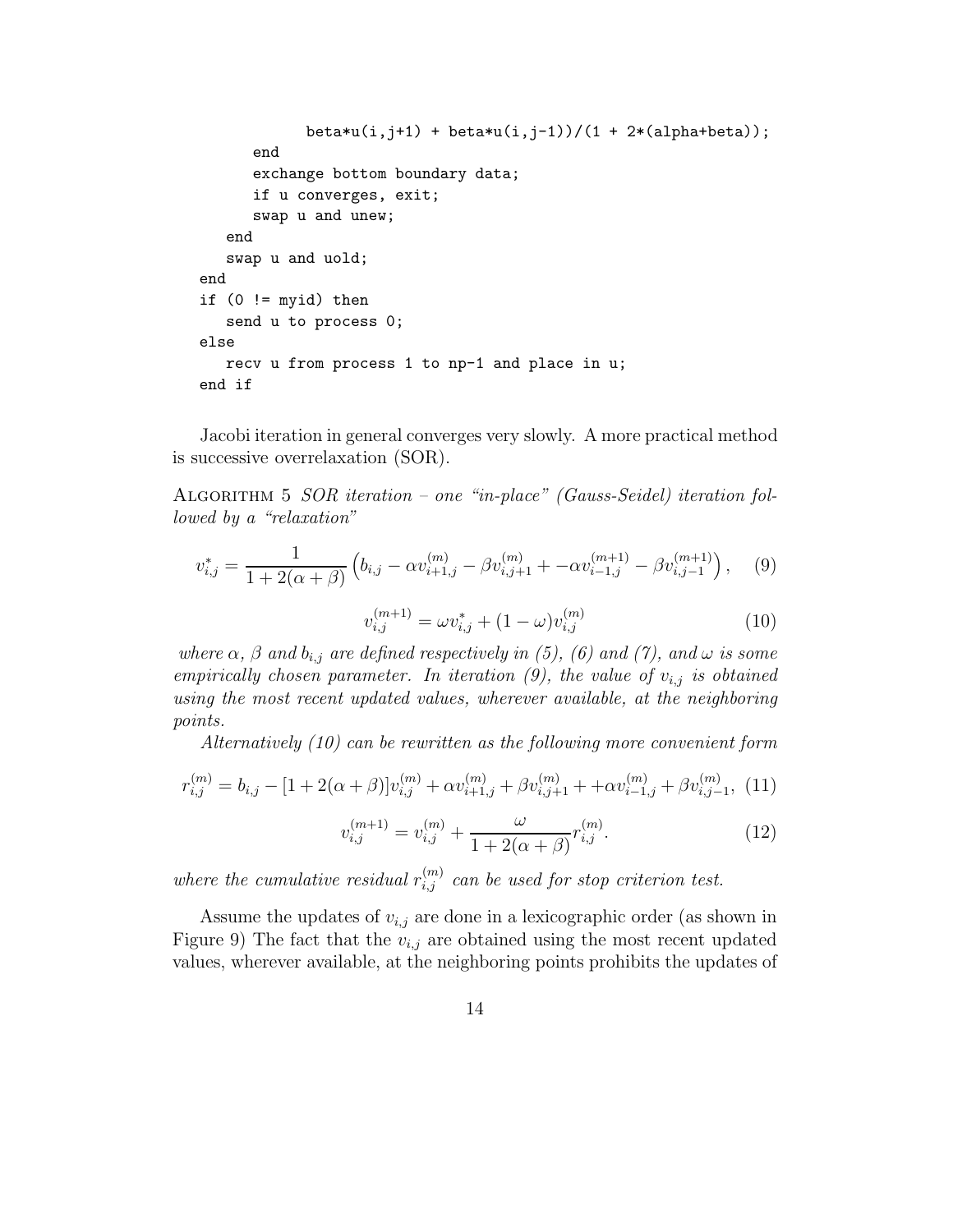

Figure 9: Iterative updates in lexicographic order. Both old and new values are used. The updates cannot be done in parallel.

 $v_{i,j}^{(m+1)}$  from being calculated in parallel. To regain the parallelism, we modify the order of updates in the following way. First we label the grid points by indices as odd (black ones) and even (white ones) as shown in Figure 10. Then we perform a Jacobi iteration through odd (black) points, followed by a second pass through even (white) points. When sweeping through the odd (black) points, at each of of them, the update of  $v_{i,j}$  depends only on the values at its neighboring even (white) points, which are not updated. This means that the updates at odd points can be done independently or in parallel. Similarly the updates at even points can be done in parallel as well.

The parallel SOR algorithm is summarized in the pseudo code below.

#### ALGORITHM 6 Parallel SOR iteration.

```
set initial condition on uold(i,j), for all i,j;
alpha := 0.5 * dt * a/dx2; beta := 0.5 * dt * a/dy2;
if (0 == myid) send chunks of uold to others;
for n=0,t=0.0; n<nt; n=n+1,t=t+dt; do
   set initial values for u(i,j);
   while ||r|| < tol and m < mmax; do
      m := m + 1;update odd points;
```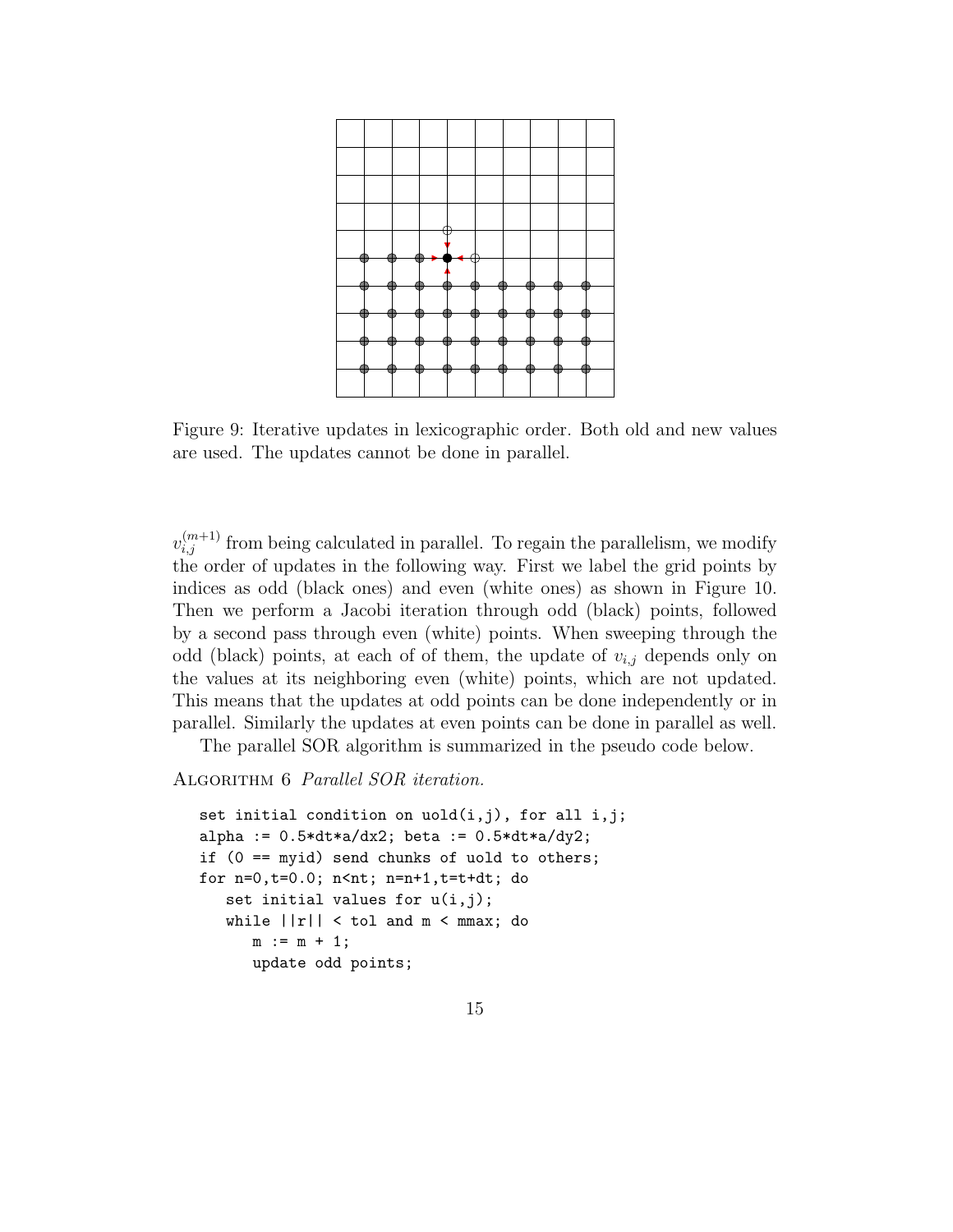

Figure 10: SOR iteration sweeping through odd points first, followed by a second pass through even points. Each pass can be performed in parallel.

```
cumulate ||r||;
      exchange bottom boundary data;
      update even points;
      cumulate ||r||;
      exchange bottom boundary data;
      reduce to get global ||r||
   end
   swap u and uold;
end
if (0 \mid = \text{myid}) then
   send u to process 0;
else
   recv u from process 1 to np-1 and place in u;
end if
```
Technical Points 4 The finite difference method is based on local approximation and results in linear, sparse systems to solve at each time step. In practice, neither Jaocobi, nor SOR is used for solving linear systems due to the slow convergence.